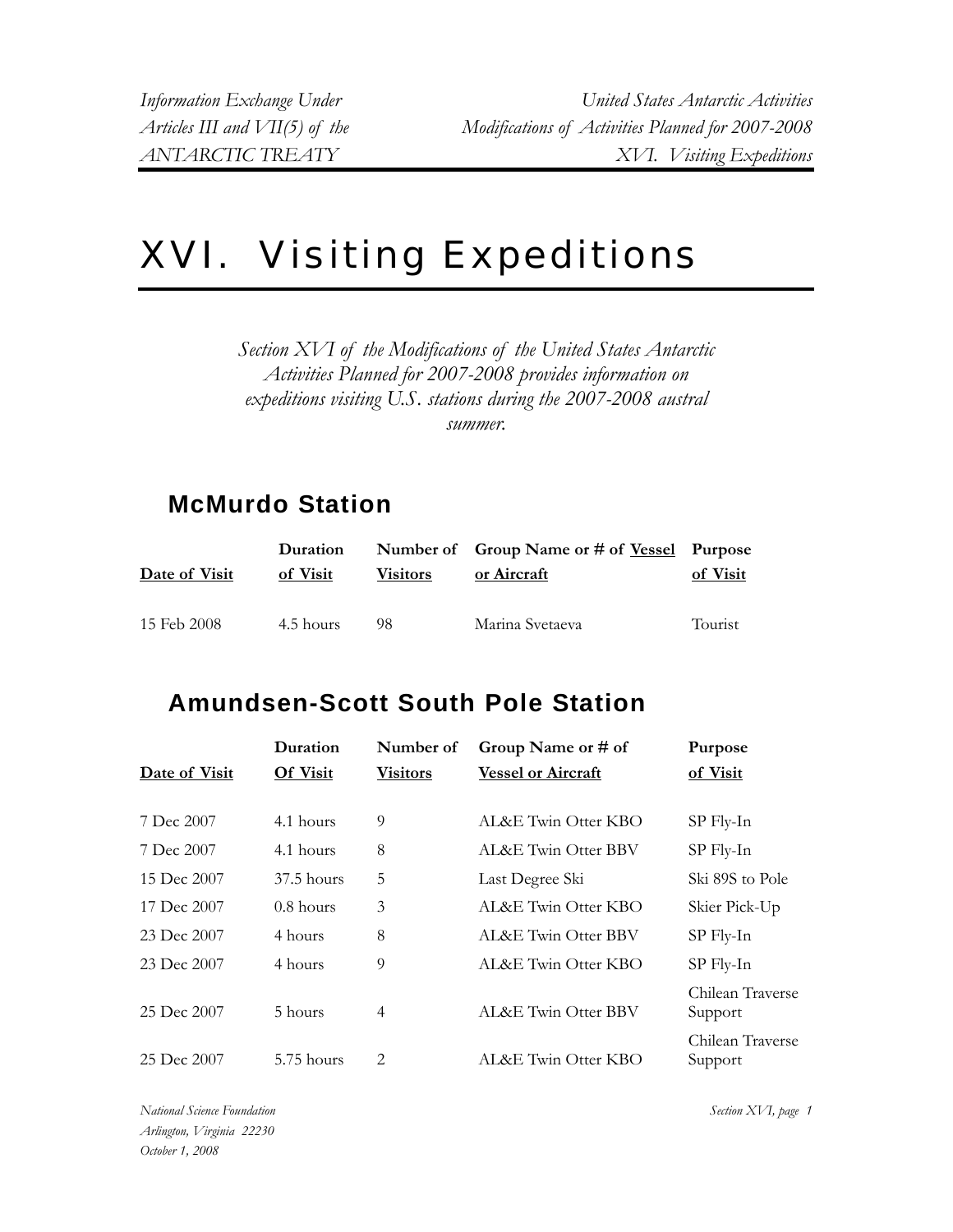*Information Exchange Under United States Antarctic Activities Articles III and VII(5) of the Modifications of Activities Planned for 2007-2008 ANTARCTIC TREATY XVI. Visiting Expeditions* 

|               | Duration    | Number of       | Group Name or # of          | Purpose                                                        |
|---------------|-------------|-----------------|-----------------------------|----------------------------------------------------------------|
| Date of Visit | Of Visit    | <b>Visitors</b> | <b>Vessel or Aircraft</b>   | of Visit                                                       |
| 26 Dec 2007   | 20.3 hours  | 2               | AL&E Twin Otter BBV         | Chilean Traverse<br>Support                                    |
| 26 Dec 2007   | 58 hours    | 4               | AL&E Twin Otter KBO         | Chilean Traverse<br>Support                                    |
| 28 Dec 2007   | 41 hours    | 5               | <b>ANI</b> South Pole Quest | Skiers                                                         |
| 29 Dec 2007   | 37 hours    | 4               | AL&E Twin Otter KBO         | Chilean Traverse<br>Support                                    |
| 31 Dec 2007   | 19 hours    | 7               | Norwegian Skiers            | Skiers                                                         |
| 31 Dec 2007   | $0.5$ hours | 2               | AL&E Twin Otter KBO         | Skier Pick-Up                                                  |
| 3 Jan 2008    | 31.5 hours  | 14              | ITACH (Chilean Traverse)    | Chilean Traverse                                               |
| 3 Jan 2008    | 1.1 hours   | 8               | ITACH (Chilean Traverse)    | Chilean Traverse<br>pax swap                                   |
| 7 Jan 2008    | 79.8 hours  | 4               | Beyond Endurance            | Skiers                                                         |
| 7 Jan 2008    | 50.3 hours  | 2               | Last Degree Ski             | Ski 89S to Pole                                                |
| 9 Jan 2008    | 3.2 hours   | 9               | AL&E Twin Otter KBO         | SP Fly-In                                                      |
| 9 Jan 2008    | 3.2 hours   | 8               | AL&E Twin Otter BBV         | SP Fly-In                                                      |
| 9 Jan 2008    | 30.3 hours  | 3               | Last Degree Ski             | Ski 89S to Pole                                                |
| 12 Jan 2008   | 27 hours    | 5               | ANI Messner Can Do          | Skiers                                                         |
| 13 Jan 2008   | 1 hour      | 3               | AL&E Twin Otter BBV         | Skier Pick-Up                                                  |
| 17 Jan 2008   | 7.5 hours   | 2               | Team Extreme                | Ski to Pole                                                    |
| 17 Jan 2008   | 2.5 hours   | $\overline{4}$  | AL&E Twin Otter BBV         | Skier Pick-Up                                                  |
| 18 Jan 2008   | 57.5 hours  | $\mathbf{2}$    | Stoup & Dunwoody            | Ski to Pole                                                    |
|               |             |                 |                             | Skier Pick-Up in<br>conjunction with<br><b>US-NOR Traverse</b> |
| 21 Jan 2008   | N/A         | 3               | ALCI Basler EAI             | support                                                        |
| 19 Jan 2008   | 25 hours    | $\mathbf{1}$    | Finsaas                     | Kite Ski to Pole                                               |
| 19 Jan 2008   | 25.5 hours  | 6               | Last 2 Degrees              | Ski 88S to Pole                                                |
| 20 Jan 2008   | 1 hour      | 3               | AL&E Twin Otter BBV         | Skier Pick-Up                                                  |
| 21 Jan 2008   | 19.1 hours  | 5               | Last 2 Degrees              | Ski 88S to Pole                                                |
| 21 Jan 2008   | 1.5 hours   | $\overline{c}$  | AL&E Twin Otter KBO         | Skier Pick-Up                                                  |

*National Science Foundation* Section XVI, page 2 *Arlington, Virginia 22230 October 1, 2008*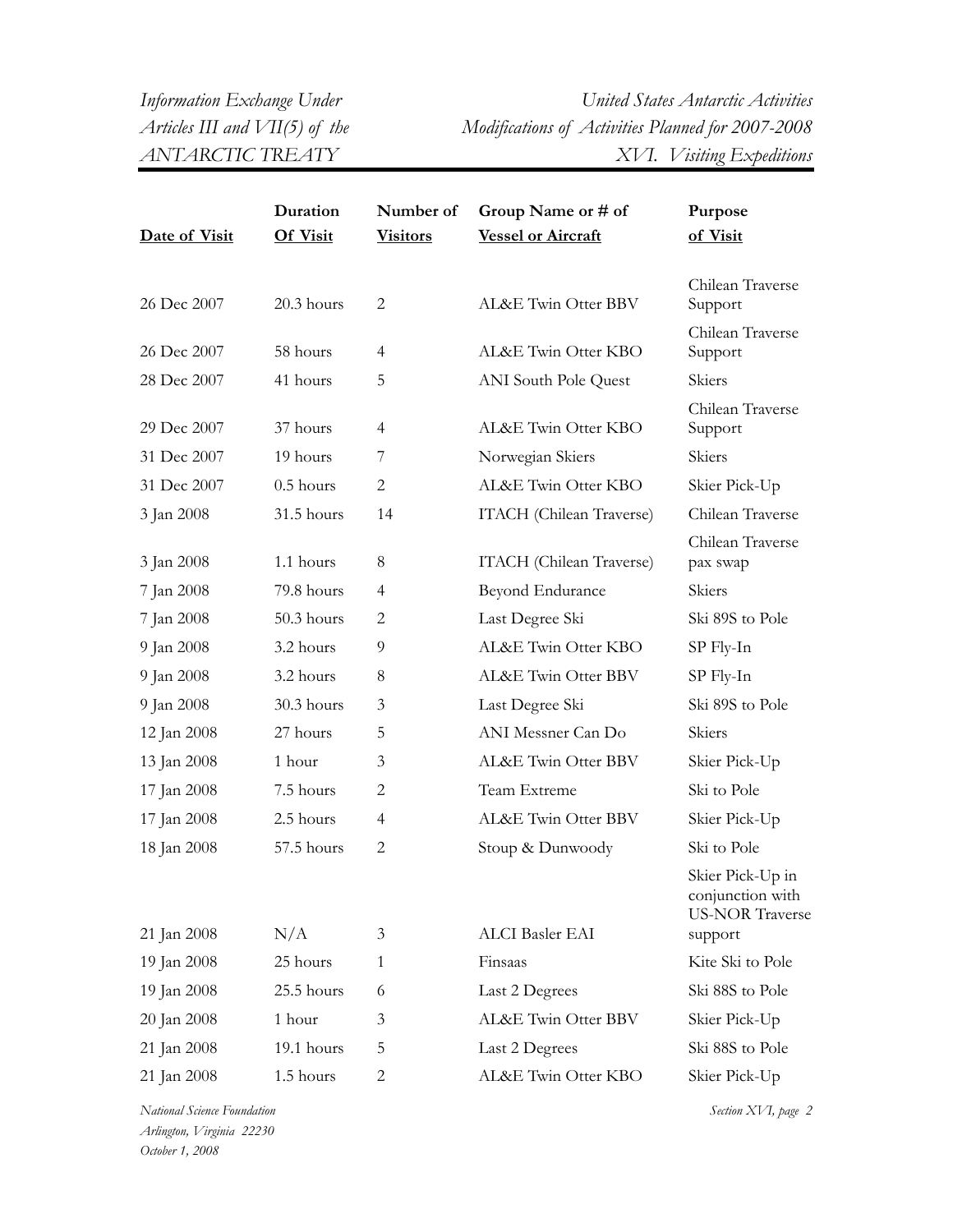*Information Exchange Under United States Antarctic Activities Articles III and VII(5) of the Modifications of Activities Planned for 2007-2008 ANTARCTIC TREATY XVI. Visiting Expeditions* 

| Date of Visit | Duration<br>Of Visit | Number of<br><b>Visitors</b>  | Group Name or # of<br><b>Vessel or Aircraft</b> | Purpose<br>of Visit                              |
|---------------|----------------------|-------------------------------|-------------------------------------------------|--------------------------------------------------|
| 21 Jan 2008   | 22 hours             | 9                             | Last Degree Ski                                 | Ski 89S to Pole                                  |
| 22 Jan 2008   | 1 hour               | 2                             | AL&E Twin Otter KBO                             | Skier Pick-Up                                    |
| 22 Jan 2008   | 1.3 hours            | 6                             | AL&E Twin Otter BBV                             | Skier Pick-Up and<br>Chilean Traverse<br>support |
| 23 Jan 2008   | 70 hours             | 3                             | Northwinds                                      | Ski to Pole                                      |
| 26 Jan 2008   | $17.75$ hours        | 2                             | Mt. Vinson to Pole                              | Ski to Pole                                      |
| 26 Jan 2008   | $2.25$ hours         | $\mathfrak{D}_{\mathfrak{p}}$ | AL&E Twin Otter KBO                             | Skier Pick-Up                                    |

## **Palmer Station**

| Date of Visit | Duration<br>of Visit | Number<br>of Visitors | Group Name or # of<br><b>Vessel or Aircraft</b> | <b>Purpose of Visit</b> |
|---------------|----------------------|-----------------------|-------------------------------------------------|-------------------------|
| 28-Nov-2007   | 3.5 hours            | 66                    | M/S Andrea                                      | Tourist                 |
| 30-Nov-2007   | 5.0 hours            | 114                   | M/S Clipper Adventurer                          | Tourist                 |
| 5-Dec-2007    | 5.5 hours            | 130                   | M/S National Geographic<br>Endeavour            | Tourist                 |
| 7-Dec-2006    | 5.5 hours            | 122                   | $M/S$ Orlova                                    | Tourist                 |
| 14-Dec-2006   | 5.0 hours            | 208                   | $M/S$ Explorer II                               | Tourist                 |
| 20-Dec-2006   | 4.0 hours            | 120                   | M/S National Geographic<br>Endeavour            | Tourist                 |
| 27-Dec-2006   | 3.0 hours            | 13                    | S/Y Vaihere                                     | Yacht                   |
| 28-Dec-2007   | 4.0 hours            | 1252                  | S S Rotterdam                                   | Off Shore<br>Lecture    |
| 2-Jan-2008    | 3.5 hours            | 9                     | $S/Y$ Sarah Vorwerk                             | Yacht                   |
| 2-Jan-2008    | 2.5 hours            | $\overline{9}$        | S/Y Spirit of Sydney                            | Yacht                   |
| 7-Jan-2008    | 3.0 hours            | 8                     | $S/Y$ Commitment                                | Yacht                   |
| 10-Jan-2008   | 2.0 hours            | $8\,$                 | S/Y Pelagic Australis                           | Yacht                   |
| 12-Jan-2008   | 2.5 hours            | 9                     | S/Y Koeik                                       | Yacht                   |

*National Science Foundation Section XVI, page 3 Arlington, Virginia 22230 October 1, 2008*